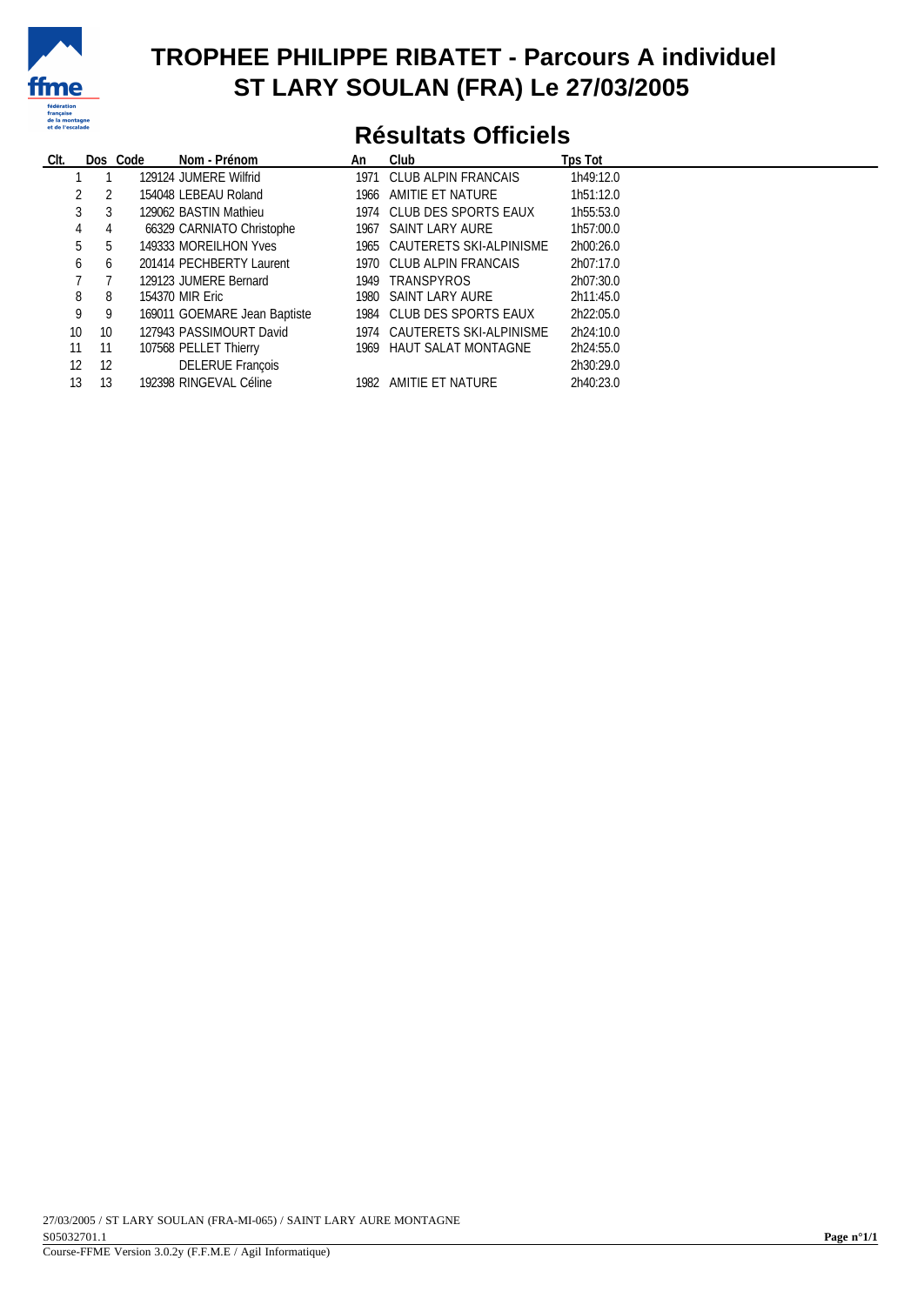

#### **TROPHEE PHILIPPE RIBATET - Parcours B individuel ST LARY SOULAN (FRA) Le 27/03/2005**

## **Résultats Officiels**

| CIt. |                    | Nom - Prénom<br>Dos Code  | An   | Club                       | Tps Tot   |
|------|--------------------|---------------------------|------|----------------------------|-----------|
|      |                    | 133412 DELAS Francois     |      | 1985 AMITIE ET NATURE      | 1h09:27.0 |
|      | 2                  | 48120 PEYET Mathieu       |      | 1988 LUCHON HAUTE MONTAGNE | 1h12:19.0 |
|      | 3                  | 43158 CHALEYER Pierre     |      | 1985 AMITIE ET NATURE      | 1h15:06.0 |
|      | 4                  | 204440 RODRIGUEZ Jean     |      | 1988 HAUT SALAT MONTAGNE   | 1h22:48.0 |
|      | 5<br>$\mathfrak h$ | 170923 FERNANDES Jeremie  |      | 1988 LUCHON HAUTE MONTAGNE | 1h24:32.0 |
|      | 6<br>6             | 174836 CRAMPOU Frederic   |      | 1987 AMITIE ET NATURE      | 1h25:04.0 |
|      |                    | DARAN Emmanuel            |      |                            | 1h32:09.0 |
|      | 8<br>8             | 185678 PENHARD Bernadette |      | 1986 AMITIE ET NATURE      | 1h33:39.0 |
|      | -9<br>9            | <b>BESNARD Alain</b>      |      |                            | 1h40:43.0 |
| 10   | 10                 | 46529 BIRAN David         | 1987 | AMITIE ET NATURE           | 1h44:52.0 |
| 11   | 11                 | 194175 SAJOUS Julia       |      | 1988 AMITIE ET NATURE      | 1h45:39.0 |